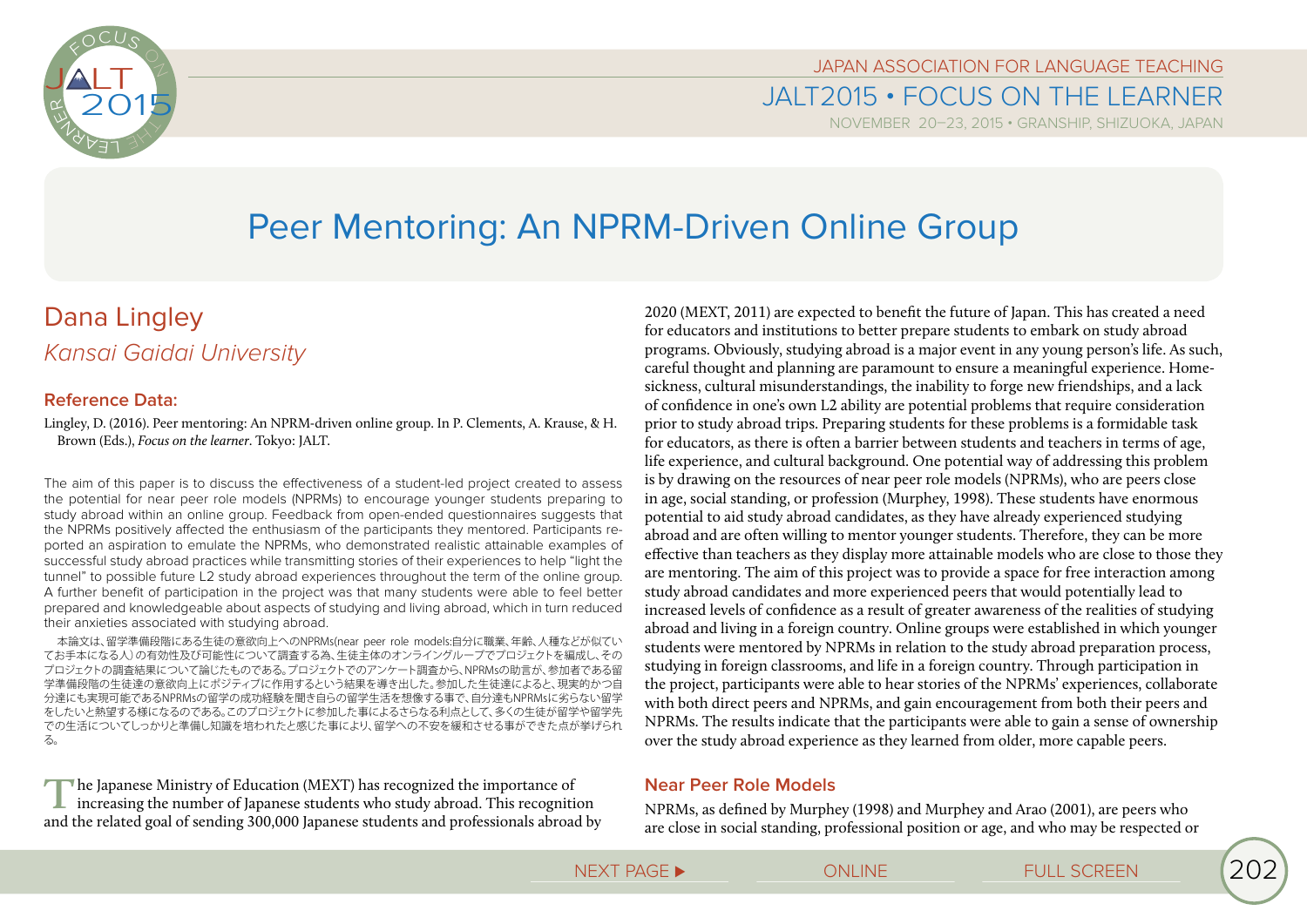

admired. Educators have used NPRMs in EFL classrooms because of their effectiveness in increasing self-efficacy in terms of ability to achieve language-learning goals. Bandura's (1977, 1986) social learning theory and Vygotsky's (1930s/1978) zone of proximal development underpin the concept of NPRMs as potential learning resources. The main premise supporting NPRMs is that, under the right conditions, exposure to such peers can create a desire to imitate them, or at the very least, the NPRMs can be an inspiration to younger peers to aspire to a position similar to that of the model.

In two studies conducted by Murphey and Arao (2001) and Murphey and Murakami (1998) students watched short video clips of older students discussing (in the L2) the importance of attaining English skills and not being bothered when they made mistakes. The participants in these studies reported positive changes in their beliefs about their own ability to achieve the English level displayed by the NPRMs and desire to emulate the models. The premise is that the abilities displayed by the NPRMs appear to be more attainable to younger peers than the abilities of a Japanese teacher or certainly a foreign native English-speaking teacher.

In a study conducted by Ruddick and Nadasdy (2013), NPRMs were used to address the issue of Japanese university English students adding unnecessary vowel endings (rounding off) to English words. Older, more capable peers were used as tutors who demonstrated the pronunciation of English words without rounding them off. This study concluded that exposure to the NPRMs effectively aided in the reduction of such occurrences in comparison with students who had no such exposure.

Lingley (2015) conducted an action research project in which NPRMs were utilized in an effort to increase motivation and decrease anxiety associated with studying abroad. Second-year university students who were considering studying abroad were exposed to NPRMs via online video calls from study abroad locations. The NPRMs presented short reports of study abroad life while outlining both the positive and negative aspects of their experiences. Participants self-reported their motivation and anxiety levels in relation to study abroad in questionnaires administered before and after, and the results indicated positive changes. The project reported here is a continuation, except that all the participants were study abroad candidates and the exposure to NPRMs was ongoing. In comparison with previous work done with NPRMs, this project was novel in that the purpose was to prepare students for a specific L2 experience and not to directly affect L2 learning.

## **Context**

To date, 74 (58 female and 16 male) 2nd-year university students have participated in the online groups, including recent study abroad returnees and those still studying at foreign universities. The participants were all English majors from a private university in western Japan. More precisely, 18 of the 74 participants participated as NPRMs, and the remaining 56 were study abroad candidates. The participants were taking compulsory English within a general English skills program in which they received 720 hours of classroom instruction over the first 2 years from two native English-speaking instructors. Classes were streamed based on the paper-based TOEFL test administered by the university. The average TOEFL score range of the participants in this study was 480-550, indicating considerable variation in English ability. Because the project was student led, the bulk of the interactions were online through social media and computer-mediated communication tools.

Following Harmer's proposal that language educators be facilitators who promote learning through group work (2007), I maintained a role outside of the online groups. As facilitator, I provided guidance to both the NPRMs and the participants when necessary, made introductions, provided a list of possible question topics to the participants, and also conducted interviews and administered questionnaires twice during the project.

As a result of informal interviews with students who had returned from studying abroad, I noted that a majority reported an initial period abroad (sometimes upwards of 6 weeks) of "wasted time," in which they felt they could not do anything other than stay in their rooms. This was the result of feeling overwhelmed with life in a new country. When questioned further about this, the majority of the interviewees expressed regret about this loss of time. It was felt that with more preparation, knowledge of living abroad, and realistic expectations, the participants would be able to avoid this sense of lost time. Another potential problem I sought to address was maintaining the motivation of the participants to keep up with the study abroad preparation process and with their class work prior to departure. Many students experience doubt in their own abilities as they try to achieve target scores on the TOEFL and keep up with their course work. Failure at either can lead to dismissal from the study abroad program. It was believed that the NPRMs would be able to encourage the participants, as they had experienced the same uncertainty prior to studying aboard.

The first aim that guided the project was to investigate whether exposure to NPRMs modeling attainable examples of successful study abroad practices had the potential to encourage students who had not yet studied abroad. The second aim was to explore the potential of online groups as student-led activities that can address specific needs related to studying abroad. As Hargreaves (2010) contended, the relationship between peers is often grounded in trust and mutual cooperation, and it was felt that these qualities would enable the NPRMs to be better able to address specific needs that the participants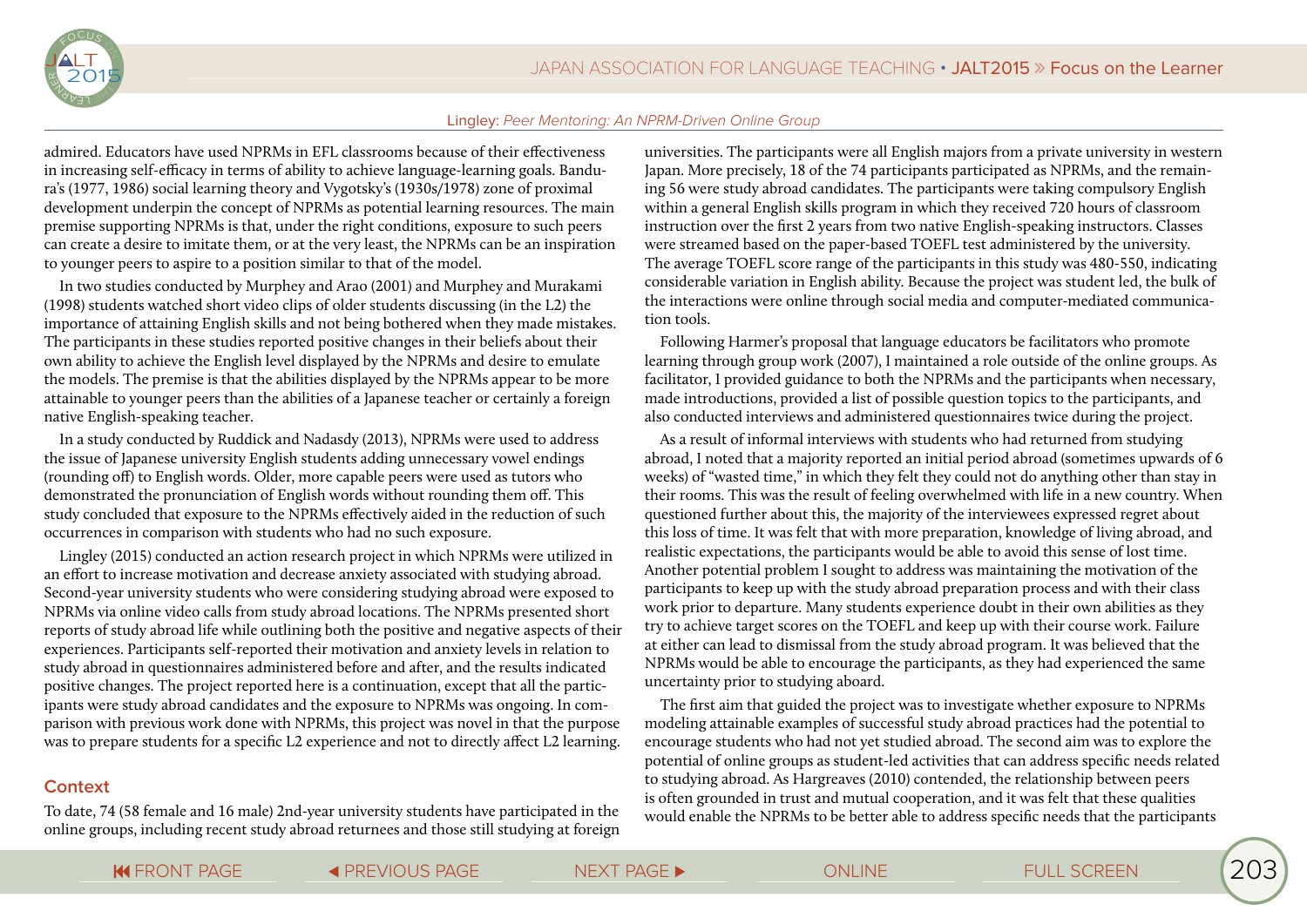

might feel uncomfortable discussing with a teacher. A final aim was to assess if online groups were a suitable platform for mentoring students.

## **The Project**

Initial interviews with participants yielded outcomes that were similar to the earlier study conducted by Lingley (2015), which showed that the anxieties most common to the participants were related to potential friendships, foreign classroom competence, communicative competence, and interference with job-search activities, among others. As the NPRMs had successfully negotiated these same issues, it was felt they could be helpful in mentoring the participants. The preliminary interviews were also designed to gauge participants' interest in joining an online group to discuss and learn about studying abroad.

Participants in the project were introduced (typically by email) to an older student (NPRM) who had either returned from studying abroad or was currently in a study abroad environment. The NPRMs were told that they would be mentoring younger students who were preparing to study abroad. Participants and NPRMs were advised to discuss studying abroad. In particular, participants were encouraged to ask NPRMs about the specific aspects of studying abroad such as the amount of study done outside of class, life in a foreign country, and the parts of the preparation process that they were currently worried or curious about. The specific discussion topics were left to participants to decide and navigate on their own. From this initial introduction, participants and NPRMs created online groups in which NPRMs adopted the role of an expert in relation to studying abroad.

Virtual groups emerged, and the resulting feedback from open-ended questionnaires provided the basis for an evaluation of the successes and failures of the project. Typically, the groups continued for the 3 to 4 months leading up to the participant's departure date, and each group consisted of three to six members, including NPRMs. Several participants have reported that they continued to communicate (to varying degrees) with group members and NPRMs while studying abroad. Although many of the initial introductions resulted in the creation of online groups, some declined to follow through on the initial meeting.

## **Evaluation**

An open-ended qualitative questionnaire (see Appendix) consisting of 12 questions was distributed to the participants approximately 2 weeks prior to departure on their study

abroad programs. The questionnaire was in Japanese, though seven respondents provided feedback in English. In total, 42 (75%) of the 56 participants completed the questionnaire. Responses from the 42 completed questionnaires indicate that participants viewed their involvement in the groups as beneficial. The main reason cited was that the information they attained through membership in a group enabled them to feel more at ease both about the preparation process and about imagining themselves in study abroad settings.

## **Student Feedback**

There was a positive response by the participants in terms of what they believed were the ultimate benefits of participation in the project. Many participants (69%) felt the main benefit was having direct access to someone (an NPRM) who had experienced the same setbacks during the study abroad preparation process, such as this comment: "For me, the best thing was making friends with an older student who had the same problems I had and still could go to the U.S." This allowed them to seek advice as well as see a positive example of the effort. The second most-cited benefit was access to the NPRMs' study abroad experiences and stories. For example, one student reported, "I appreciate Yukisan because her stories about living in the U.S. made me understand the reality. I really think she is great." As many of the stories provided were directly connected to anxieties the participants had, it seems likely that the experiences of the NPRMs aided in reducing those anxieties because they saw that the NPRMs had overcome similar obstacles. The third most commonly reported benefit was the closer friendships the participants were able to create with other participants as they worked together to prepare to study abroad. Approximately 40% (17) mentioned this, as illustrated by this comment: "I'm really happy to join this group because I made new friends who will also go to study in the U.S." Finally, nearly 43% (18) of the participants reported gaining greater understanding of the study abroad process. Specific areas reported were better understanding of life and study in foreign countries: "This group helped me to learn more about studying abroad. I feel I know more than last semester." At the beginning, a majority (26) reported feeling overwhelmed and powerless, but then stated they had gained confidence as they became better informed, which instilled a feeling of control over the process.

In terms of the second aim of exploring the potential of online groups to address specific needs related to studying abroad, 76% (32) of the respondents reported that they believed their knowledge of studying and living abroad had increased as a result of their participation in the group. To Question 9 of the questionnaire (Has your image about making friends with non-Japanese people changed in any way?), 54.7% (23) of the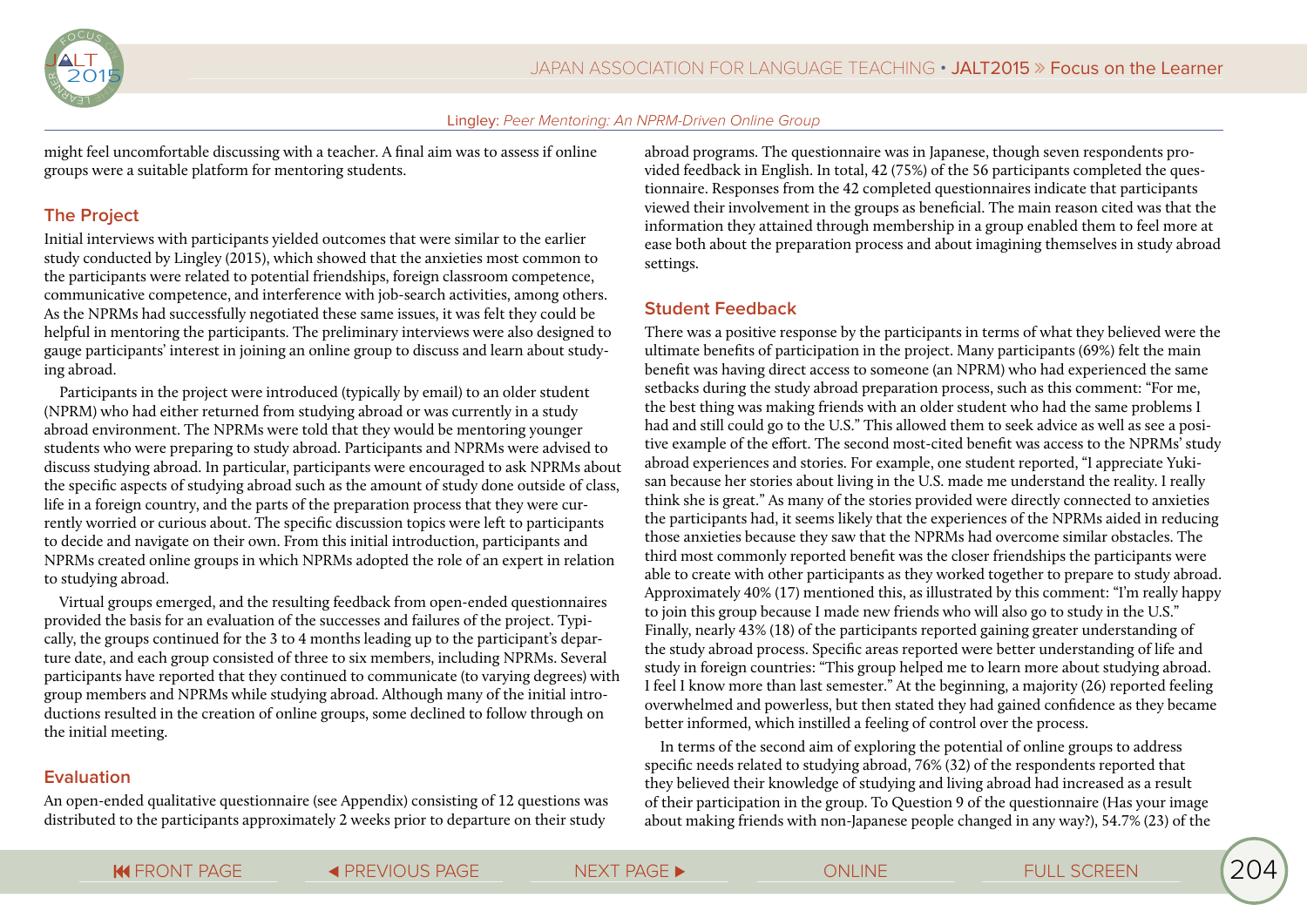

respondents mentioned gaining an understanding of the difficulties involved in developing friendships with people from other countries. Half of the respondents (21) reported that their image of the academic workload had changed after talking to NPRMs. This indicates that the online groups aided participants in attaining more realistic views of study abroad. Slightly more than half (22) reported feeling pressure to learn more useful information or solve a problem that they could share with fellow participants (Question 6: Did your participation in the group cause you to experience stress or problems?). In spite of using the term "pressure," they reported this to be positive because they were able to see that they had made a transition from being a passive member to a more active participant. A further 76% (32) of the participants reported that they went back to reread conversations to gather information illustrating that a shared repertoire of information was produced.

A total of 78.5% (33) of the participants reported feeling admiration for the NPRMs, and 74% (31) reported aspirations to emulate the NPRMs. This is similar to results reported in previous work (Murphey & Arao, 2001; Murphey & Murakami, 1998), which revealed that exposure to NPRMs leads to students wanting to emulate them, and indicates that the NPRMs demonstrated attainable examples that the participants hoped to follow. To Question 8 (After participating in the group do you feel you have a better understanding of what life will be like when you study abroad?), 62% (26) participants stated that they believed they had a better understanding of what life in a foreign country would entail. This was interpreted to suggest that the project had enabled some students to better imagine a future L2 learning experience studying abroad.

Some of the negative feedback from participants was related to personality clashes with NPRMs. One participant stated, "She [the NPRM] was too direct in her criticism of my ideas." Another participant stated, "He [the NPRM] only talked about studying. I wanted to know more about life in America. He was too serious!" This student went on to explain that as a result of the personality of the NPRM, he lost interest in joining the online group. In total, 19% (8) reported negative impressions of the online groups and the most commonly cited response (by 4) was that the time spent in the group was wasteful. In total, approximately 20% (9) of the participants made negative comments related to personality differences, dissatisfaction with the information they received from NPRMs, and doubts as to whether the time spent as worthwhile or not.

The overall results of the questionnaire indicate that participants benefited from their involvement in the online groups. The main benefit seemed to be that NPRMs were able to provide participants with knowledge about studying abroad, which led to increased confidence and more realistic expectations. In comparison, I noted that nonparticipating

students seemed to exhibit higher levels of anxiety prior to studying abroad than those who participated. Those who did not participate seemed to have unrealistic expectations about life inside and outside of foreign classrooms. Participants also reported a desire to emulate the NPRMs as they identified them as successful study abroad practitioners. Finally, involvement in the online groups fostered friendships among participants that led to greater cooperation as they prepared to study abroad.

### **Limitations and Future Directions**

The informal nature of the project is one of its main limitations. A future project using a more representative sample of participants would be useful in gathering results that could be generalized to other groups. To ensure greater validity of the results, more rigorous and detailed data collection would be necessary in order to triangulate findings.

In terms of future directions, a study investigating the effects NPRMs had on participants after they arrived for their year abroad would be worthwhile. Although this study showed that the exposure to NPRMs had positive effects, more detailed information about the long-term effectiveness of NPRMs needs to be gathered to conclude that the project was successful. Another area with potential for follow-up research is to examine study abroad candidates who did not participate in the project with NPRMs so as to gauge any differences in expectations of living and studying abroad. To date, information about these expectations has been gathered informally. A final area of potential inquiry would be to test the viability of completely open groups where any student with interest in the topic could participate and benefit from the information.

## **Conclusions**

In this paper, I have emphasized the potential of student-led online groups that utilize NPRMs as mentors who model attainable examples of successful study abroad practices. Based on questionnaires and results from an earlier study (Lingley, 2015) that identified some common anxieties related to studying abroad, the NPRM-led online groups were established in order to reduce anxiety and increase study abroad-related knowledge and enthusiasm. Both participants and NPRMs were provided with potential topics to address prior to the start of the largely student-led activity, but otherwise there was no explicit direction regarding their interactions.

The results indicate that the online groups aided participants as they prepared to study abroad. Specifically, participants reported feeling more at ease about studying and living in a foreign country after exposure to NPRMs. Moreover, the results of the questionnaire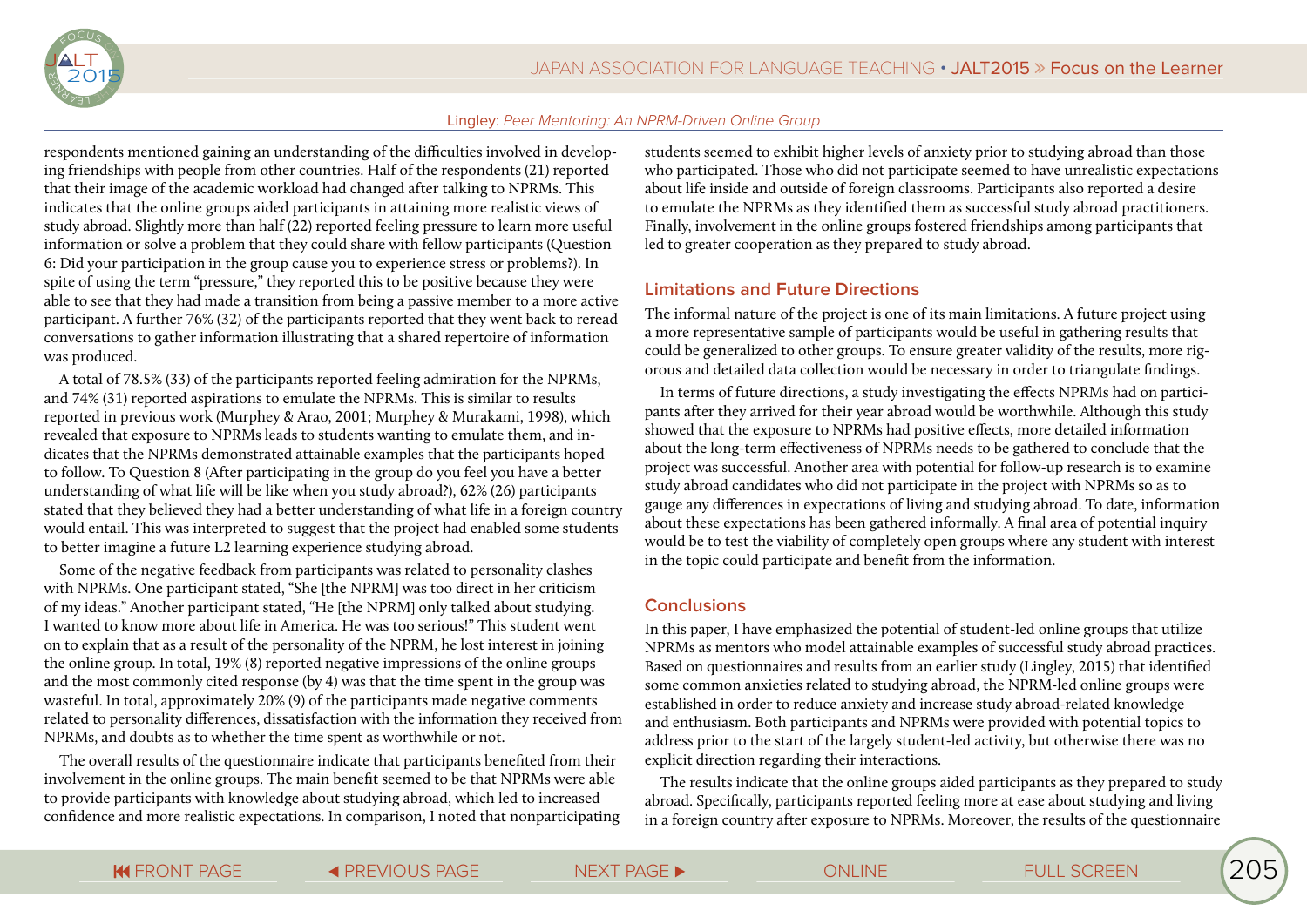

suggest that many participants used the time spent with NPRMs to gather information and advice that helped them prepare for their own study abroad programs. Based on negative feedback, it seems that personality clashes with NPRMs and differing expectations of what the online group should have entailed were the main drawbacks. Prior to establishing the online groups, I felt that online communication would mitigate situations in which one student dominants a discussion, as Warschauer (2001) contended; however, it seems that in some instances the NPRMs dominated the discussion.

Finally, in relation to the final aim of the project, the questionnaire responses suggest that online groups are a suitable platform for mentoring students with NPRMs under the right conditions. Dörnyei and Murphey (2003) stated that modeling is a powerful way of teaching. This assertion appears to hold true in online groups, as many of the responses from participants showed that their participation increased their knowledge of studying abroad. One advantage of online group interactions was that a record was produced that the participants were able to revisit. As Shulman (2004) noted, "Learning is least useful when it is private and hidden; it is most powerful when it becomes public and communal" (pp. 36-37). Although the individual groups in this project were communal in nature, access was limited to group members. The overall strengths of the project were connected to the relationships created between participants. Through these group relationships, many of the participants were able to trust the NPRMs' guidance, which in turn increased their knowledge of study abroad and helped to reduce anxieties associated with such an endeavor.

## **Bio Data**

**Dana Lingley** has been teaching EFL in Japan and Mexico in various contexts for 18 years. He is currently an instructor at Kansai Gaidai University where he teaches 2ndyear students. His research interests center on motivation, authentic materials, content-based instruction, and autonomous learning.

## **References**

Bandura, A. (1977). *Social learning theory.* Englewood Cliffs, NJ: Prentice Hall.

- Bandura, A. (1986). *Social foundations of thought and action: A social cognitive theory*. Englewood Cliffs, NJ: Prentice Hall.
- Dörnyei, Z., & Murphey, T. (2003). *Group dynamics in the language classroom*. Cambridge, UK: Cambridge University Press.
- Hargreaves, E. (2010). Knowledge construction and personal relationship: Insights about a UK university mentoring and coaching service. *Mentoring & Tutoring: Partnership in Learning, 18*(2), 107-120.
- Harmer, J. (2007). *The practice of English language teaching*. Harlow, UK: Longman ELT.
- Lingley, D. (2015). An NPRM approach to study abroad-related motivation and anxiety. In P. Clements, A. Krause, & H. Brown (Eds.), *JALT2014 Conference Proceedings* (pp. 299-306). Tokyo: JALT.
- MEXT. (2011). Outline of the student exchange system: Study in Japan and abroad 2010. Retrieved from <http://www.mext.go.jp/component/english/\_\_icsFiles/afieldfile/2011/12/14/1303740\_1. pdf>
- Murphey, T. (1998). Motivating with near peer role models. In B. Visgatis (Ed.), *JALT '97 Conference Proceedings: Trends and Transitions* (pp. 201-205). Tokyo: JALT.
- Murphey, T., & Arao, H. (2001). Reported belief changes through near peer role modeling. *TESL-EJ, 5*(3)*.* Retrieved from <http://tesl-ej.org/ej19/a1.html>
- Murphey, T., & Murakami, K. (1998). Near peer role models and changing beliefs. *Academia, 65,*  1-29.
- Ruddick, M., & Nadasdy, P. (2013). The influence of near peer role models (NPRMs) in second language classrooms intended to improve student' pronunciation when teacher intervention is not enough*. Asian EFL Journal, 65,* (pp. 28-40).

Shulman, L. (2004). *Teaching as community property.* San Francisco, CA: Jossey Bass.

- Vygotsky, L. S. (1978). *Mind in society: The development of higher psychological processes.* Cambridge, MA: Harvard University Press. Original work published in 1930s.
- Warschauer, M. (2001). Online communication. In R. Carter & D. Numan (Eds.), *The Cambridge guide to teaching English to speakers of other languages* (pp. 207-212). Cambridge, UK: Cambridge University Press.

## **Appendix**

## **Questionnaire**

- 1. How often did you participate in your group by asking a question or answering a question?
- 2. On average how much time did you spend per week offline preparing information or questions for your group? What sorts of things did you prepare? Did this time increase or decrease from beginning to the end?
- 3. What was your impression of the older students (NPRMs)?
- 4. On average did you spend more time discussing aspects of study abroad with peers or with the older students (NPRMs)?